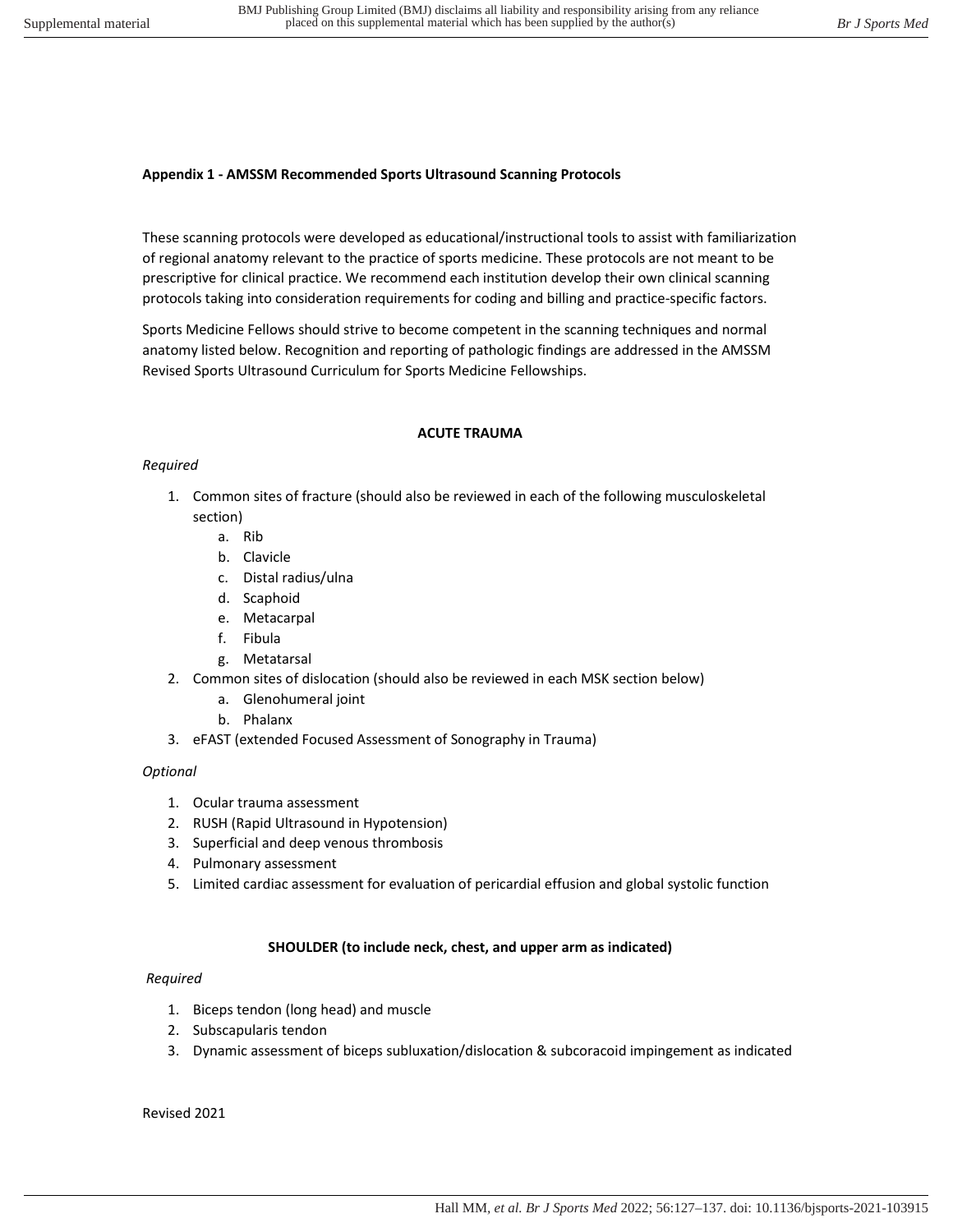- 4. Acromioclavicular joint
- 5. Infraspinatus tendon and muscle
- 6. Teres minor tendon and muscle
- 7. Posterior glenohumeral joint
- 8. Spinoglenoid notch (suprascapular nerve and vessels)
- 9. Supraspinatus tendon and muscle
- 10. Subacromial-subdeltoid bursa
- 11. Coracoacromial ligament
- 12. Dynamic rotator cuff assessment and impingement testing

- 1. Pectoralis major tendon and muscle
- 2. Rotator Interval (including the coracohumeral ligament and superior glenohumeral ligament)
- 3. Clavicle
- 4. Sternoclavicular joint
- 5. Subscapularis muscle
- 6. Suprascapular notch (suprascapular nerve and vessels)
- 7. Quadrilateral space (Axillary nerve)
- 8. Radial nerve
- 9. Humerus
- 10. Brachial Plexus

#### **ELBOW**

#### **Anterior elbow**

#### *Required*

- 1. Brachialis muscle and tendon
- 2. Brachial artery and vein
- 3. Median nerve
- 4. Pronator teres muscle and tendon
- 5. Radial nerve (trace to bifurcation as indicated)
- 6. Brachioradialis muscle
- 7. Anterior humeroradial joint and recesses
- 8. Anterior humeroulnar joint and recesses
- 9. Biceps tendon and muscle

#### *Optional (based on clinical question)*

- 1. Bicipitoradial bursa
- 2. Lateral cutaneous nerve of the forearm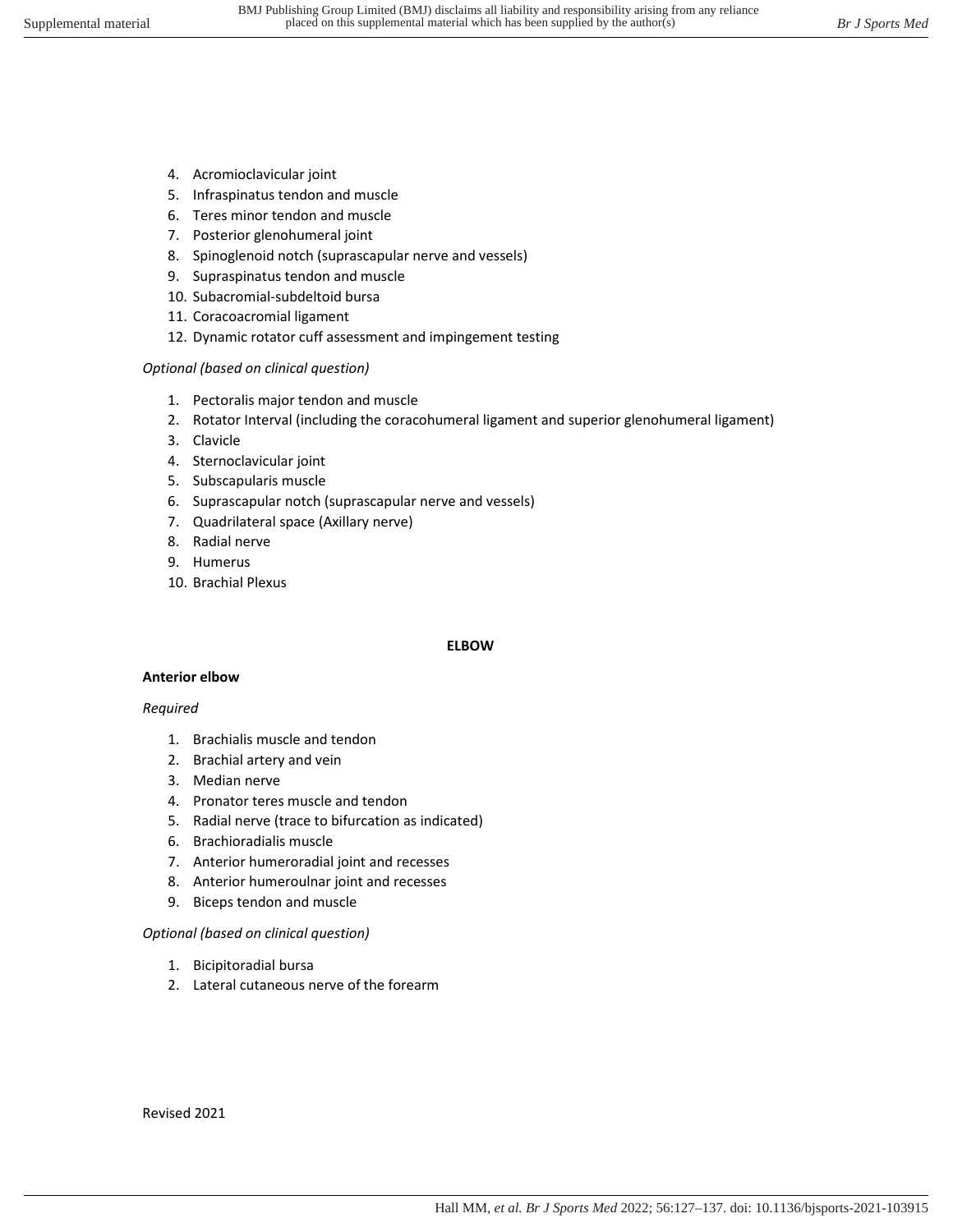#### **Medial Elbow**

#### *Required*

- 1. Common flexor/pronator tendon and muscles
- 2. Ulnar collateral ligament including dynamic valgus stress views as indicated
- 3. Humeroulnar joint
- 4. Ulnar nerve including assessment of instability with flexion/extension views

#### *Optional (based on clinical question)*

- 1. Dynamic assessment of posteromedial impingement and snapping triceps
- 2. Medial cutaneous nerve of the forearm

## **Lateral Elbow**

#### *Required*

- 1. Common extensor tendon and muscles
- 2. Radial collateral ligament
- 3. Lateral humeroradial joint
- 4. Radial nerve from mid-arm to the bifurcation
- 5. Posterior interosseus nerve through supinator muscle
- 6. Brachioradialis
- 7. Extensor carpi radialis longus

#### *Optional (based on clinical question)*

- 1. Superficial radial nerve through forearm
- 2. Posterior cutaneous nerve of the forearm
- 3. Lateral ulnar collateral ligament
- 4. Annular ligament
- 5. Dynamic stress views of the lateral collateral ligament complex
- 6. Posterolateral synovial fold with dynamic assessment of impingement

#### **Posterior Elbow**

#### *Required*

- 1. Triceps tendon and muscles
- 2. Olecranon fossa and posterior joint recess
- 3. Olecranon process
- 4. Olecranon bursa
- 5. Ulnar nerve including assessment of instability with flexion/extension views

#### *Optional (based on clinical question)*

- 1. Dynamic assessment of posteromedial impingement
- 2. Dynamic assessment of snapping triceps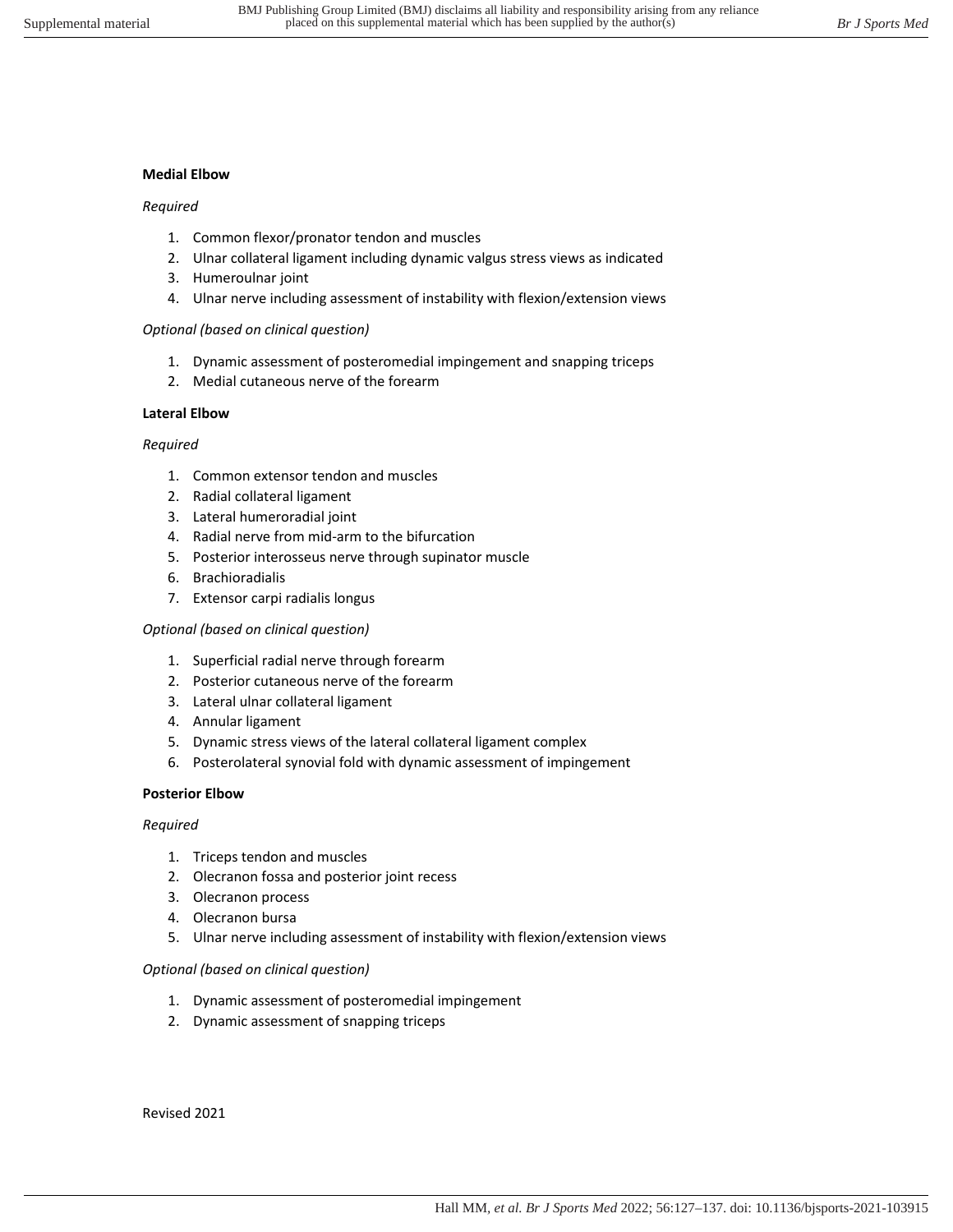#### **WRIST**

## **Volar Wrist**

## *Required*

- 1. Carpal tunnel including dynamic evaluation of tendon and nerve motion
- 2. Flexor retinaculum/Transverse carpal ligament
- 3. Median nerve
- 4. Flexor pollicis longus tendon
- 5. Flexor digitorum profundus and superficialis tendons
- 6. Palmaris longus tendon
- 7. Flexor carpi radialis longus tendon
- 8. Radial artery
- 9. Joints (e.g. volar radiocarpal joint) including assessment of volar ganglion cyst
- 10. Ulnar nerve within Guyon's canal
- 11. Ulnar artery
- 12. Flexor carpi ulnaris tendon

## *Optional (based on clinical question)*

- 1. Palmar cutaneous branch of median nerve
- 2. Thenar motor branch/Recurrent motor branch of median nerve
- 3. Superficial palmar arterial arch
- 4. Scaphoid (assessment for fracture)
- 5. Hook of hamate (assessment for fracture)
- 6. Triangular fibrocartilage complex (meniscus homologue and triangular fibrocartilage)
- 7. Pisotriquetral joint
- 8. Dorsal ulnar cutaneous nerve

## **Dorsal Wrist**

## *Required*

- 1. Extensor tendons and muscles (6 dorsal compartments)
- 2. Extensor retinaculum
- 3. Dorsal scapholunate ligament including dynamic stress views as indicated
- 4. Joints as clinically indicated (radiocarpal, ulnocarpal, midcarpal, carpometacarpal) including evaluation of dorsal synovial recesses and assessment of dorsal ganglion cyst
- 5. Superficial radial nerve

## *Optional (based on clinical question)*

- 1. Dynamic assessment of intersection syndrome at compartment 1-2 and 2-3
- 2. Dynamic assessment of extensor retinacular impingement
- 3. First dorsal compartment evaluation for presence of retinaculum (septum) and relation of neurovascular structures (superficial radial nerve branches, cephalic vein, radial artery)
- 4. Extensor carpi ulnaris subsheath including dynamic assessment of instability
- 5. Triangular fibrocartilage complex (meniscus homologue and triangular fibrocartilage)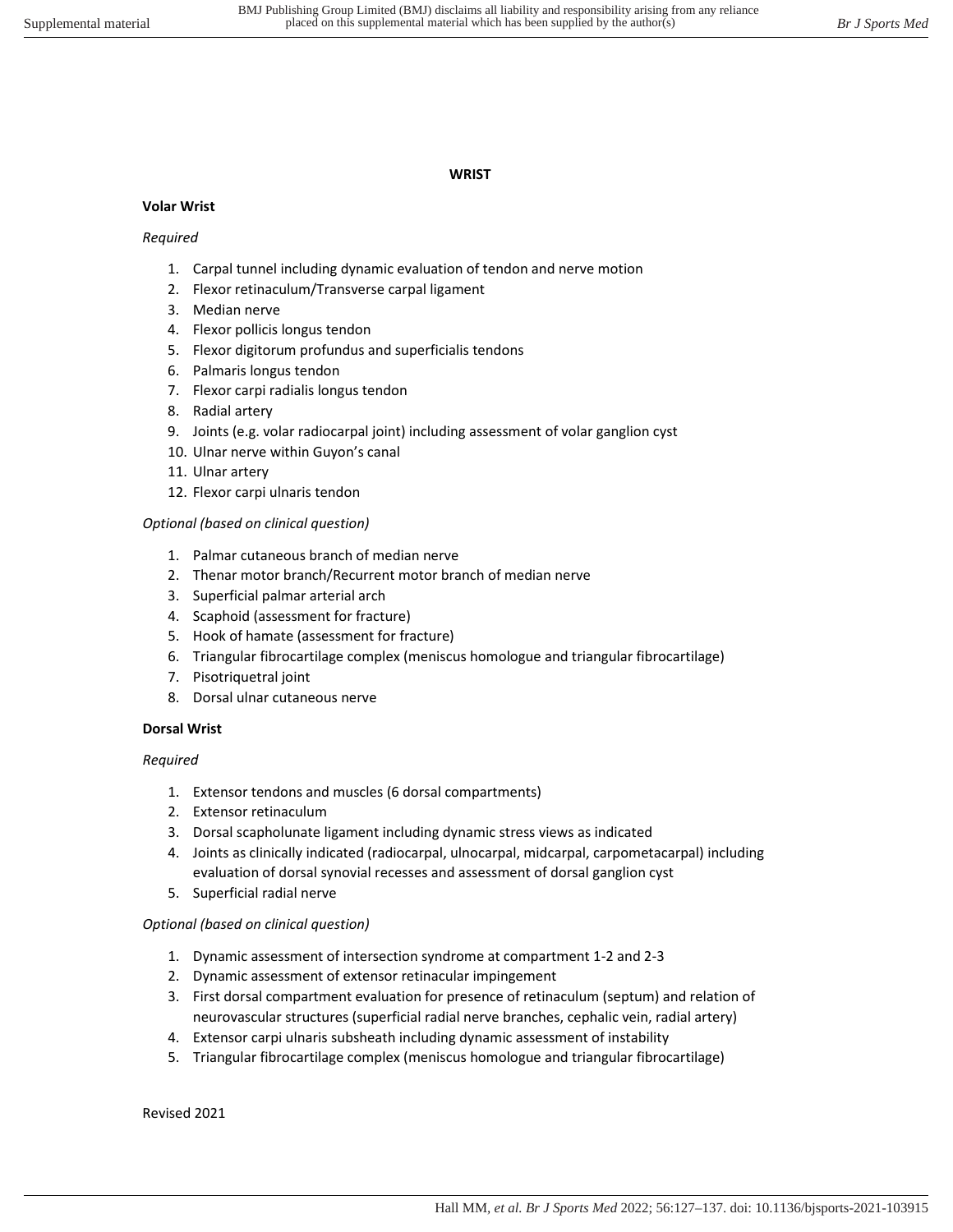6. Dorsal ulnar cutaneous nerve

#### **HAND AND FINGER**

#### *Required*

- 1. Metacarpophalangeal and interphalangeal joints
- 2. Volar plates
- 3. Collateral ligaments
- 4. Flexor tendons and sheath
- 5. A1 and A2 pulleys
- 6. Extensor tendons
- 7. Ulnar collateral ligament of thumb MCP joint including dynamic stress views as indicated

#### *Optional (based on clinical question)*

- 1. Metacarpals and phalanges for fracture assessment
- 2. Other pulleys as indicated
- 3. Sagittal band injury with dynamic assessment of instability as indicated

#### **HIP AND PELVIS**

#### **Anterior Hip**

#### *Required*

- 1. Femoral head, neck, capsule, and anterior synovial recess
- 2. Hip joint assessment for effusion
- 3. Anterior labrum
- 4. Femoral vessels and nerve
- 5. Iliopsoas muscle, tendon and bursa
- 6. Sartorius and tensor fascia latae tendons and muscles
- 7. Rectus femoris tendon(s) and muscles
- 8. Dynamic scanning for snapping hip as indicated

#### *Optional (based on clinical question)*

- 1. Dynamic assessment of hip impingement
- 2. Assessment of inguinal and femoral hernia
- 3. Lateral cutaneous nerve of the thigh
- 4. Dynamic assessment for transversalis fascia tear or insufficiency ("sports hernia")

#### **Medial Hip**

#### *Required*

1. Adductor muscles (Adductor longus/brevis/magnus and gracilis) and tendons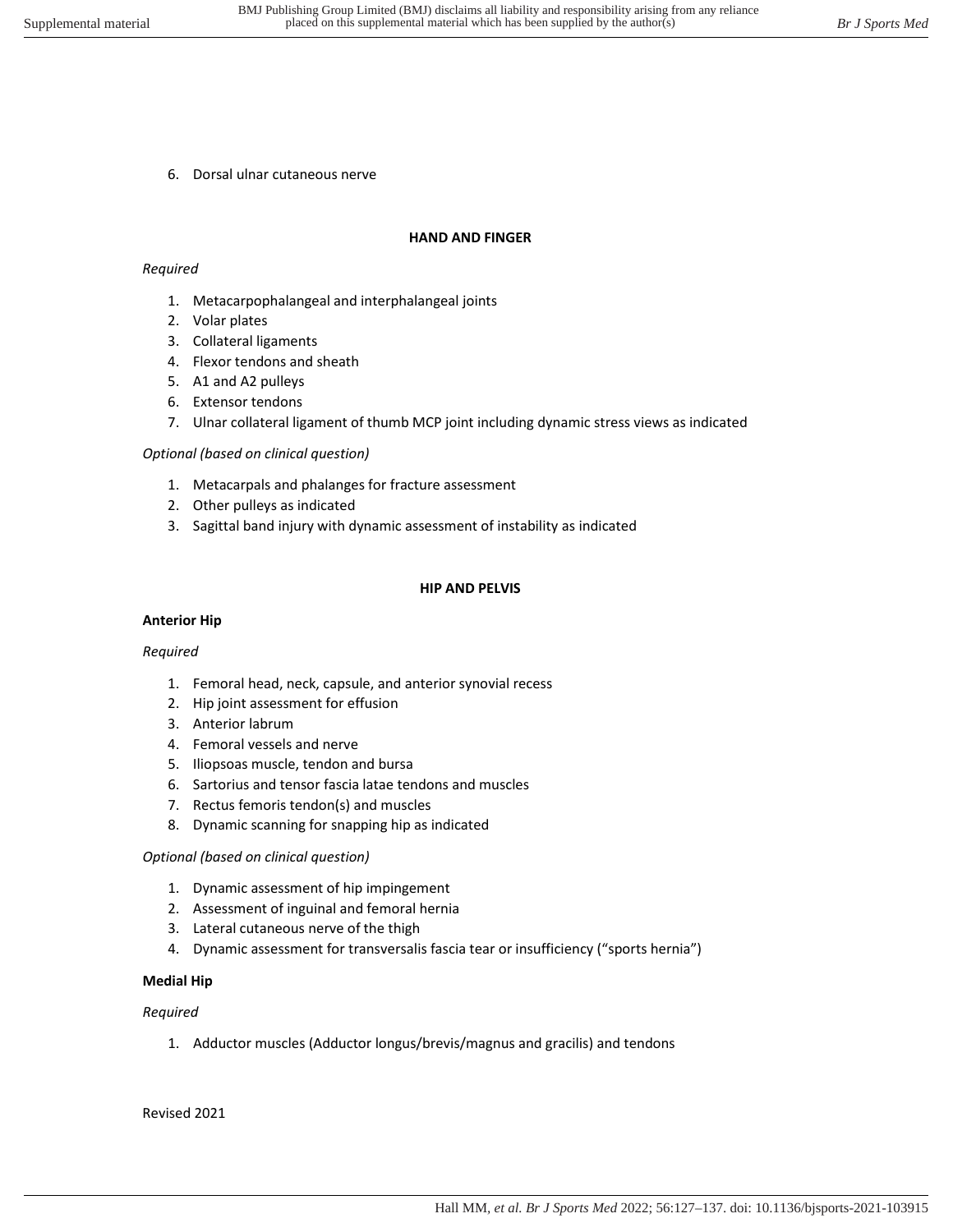- 2. Pubic bone and symphysis including dynamic assessment as indicated
- 3. Pectineus muscle
- 4. Distal rectus abdominis muscle and tendon
- 5. Rectus abdominis-adductor longus aponeurosis
- 6. Obturator nerve (including anterior and posterior branches)

- 1. Assessment of inguinal and femoral hernia
- 2. Dynamic assessment for transversalis fascia tear or insufficiency ("sports hernia")

# **Lateral Hip**

# *Required*

- 1. Greater trochanter of femur (including identification of anterior, lateral, posterior, and superoposterior facets)
- 2. Gluteus minimus tendon and muscle
- 3. Gluteus medius tendon and muscle (anterior and posterior bands)
- 4. Greater trochanteric (subgluteus maximus) bursa
- 5. Superficial arch at greater trochanter (Gluteus maximus muscle iliotibial band tensor fasciae latae muscle)
- 6. Dynamic scanning for snapping hip as indicated

# *Optional (based on clinical question)*

1. Proximal iliotibial band origin at iliac crest

# **Posterior Hip**

# *Required*

- 1. Gluteus maximus muscle and insertion onto iliotibial band
- 2. Piriformis muscle and tendon
- 3. Quadratus femoris muscle
- 4. Proximal hamstring tendon complex (conjoint tendon and semimembranosus)
- 5. Proximal biceps femoris, semimembranosus, and semitendinosus muscles
- 6. Ischial tuberosity and bursal region
- 7. Sciatic nerve
- 8. Posterior hip joint

# *Optional (based on clinical question)*

- 1. Dynamic assessment of ischiofemoral impingement
- 2. Posterior cutaneous nerve of the thigh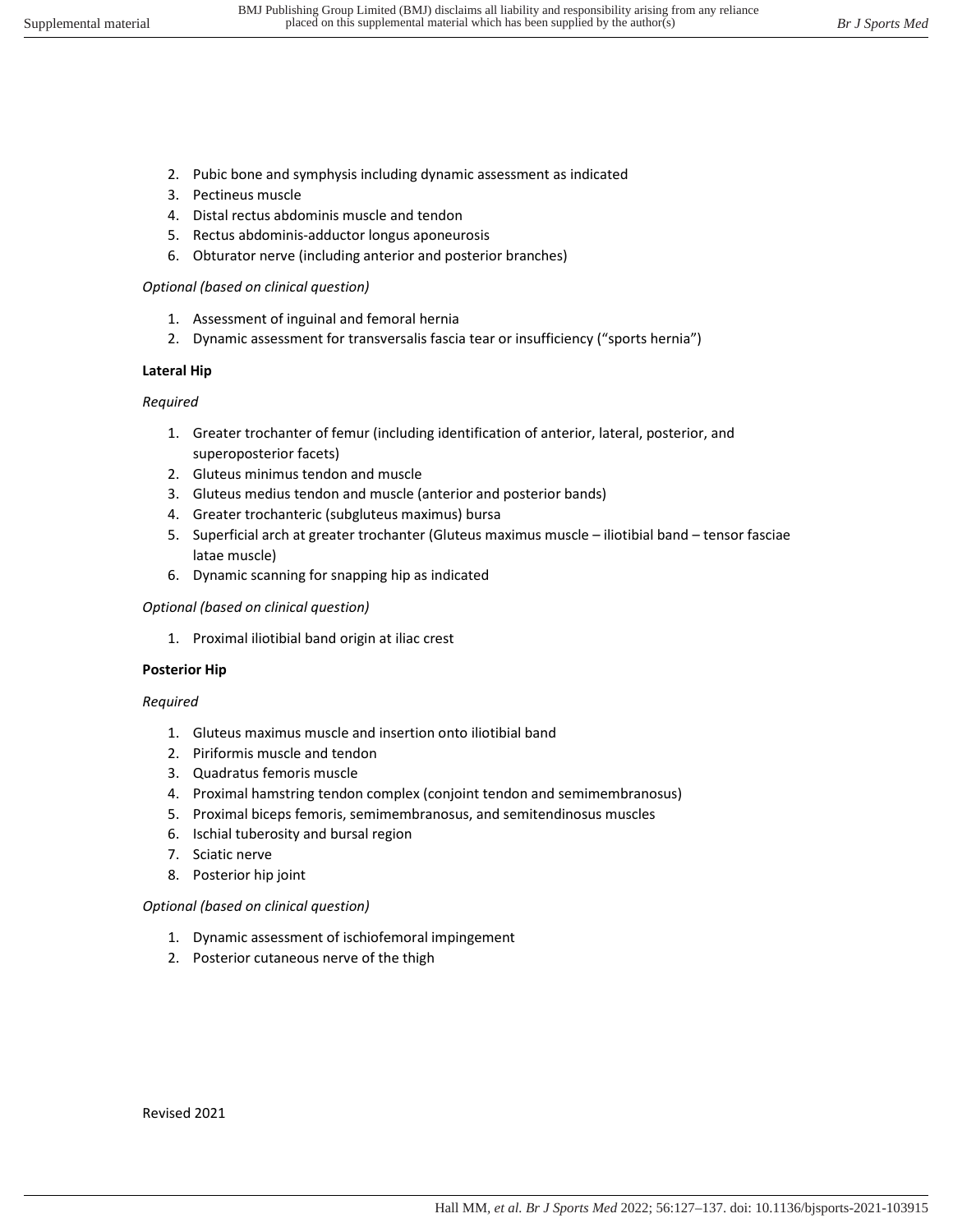## **THIGH**

## **Anterior Thigh**

## *Required*

- 1. Rectus femoris muscle and tendons
- 2. Vastus medialis/lateralis/intermedius muscles and tendons
- 3. Sartorius muscle and tendon
- 4. Femoral nerve
- 5. Femur

## *Optional (based on clinical question)*

- 1. Anterior cutaneous nerve of the thigh
- 2. Lateral cutaneous nerve of the thigh

## **Medial Thigh**

## *Required*

- 1. Adductor longus/brevis/magnus muscles and tendons
- 2. Gracilis muscle and tendon
- 3. Sartorius muscle and tendon
- 4. Femoral nerve
- 5. Obturator nerve
- 6. Femur

## *Optional (based on clinical question)*

1. Saphenous nerve

## **Posterior Thigh**

## *Required*

- 1. Biceps femoris muscle and tendon
- 2. Semitendinosus muscle and tendon
- 3. Semimembranosus muscle and tendon
- 4. Adductor magnus muscle and tendon
- 5. Sciatic nerve
- 6. Femur

## *Optional (based on clinical question)*

1. Posterior cutaneous nerve of the thigh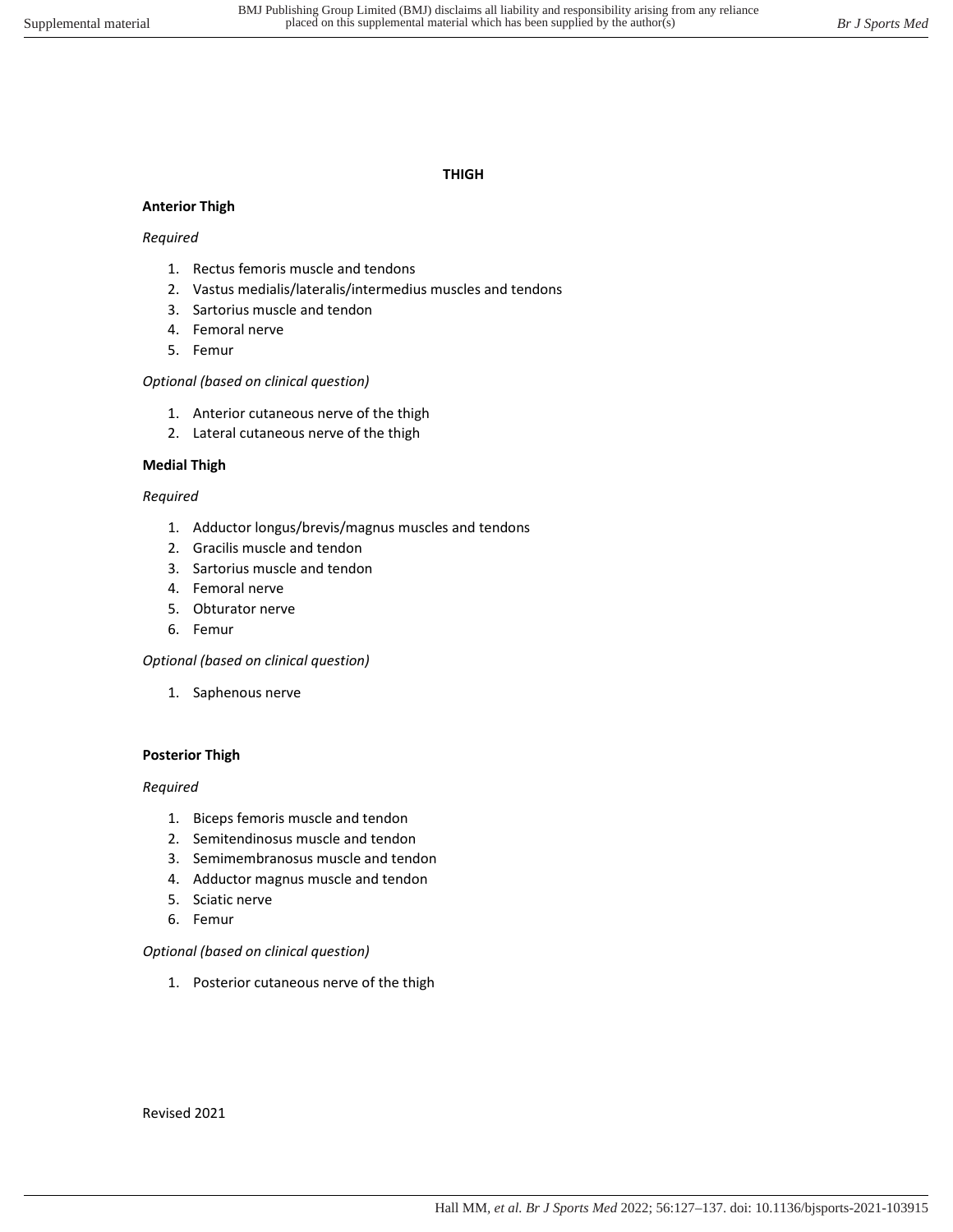#### **KNEE**

#### **Anterior Knee**

#### *Required*

- 1. Distal quadriceps muscles
- 2. Quadriceps tendon
- 3. Suprapatellar recess of knee joint
- 4. Patella and prepatellar bursa
- 5. Patellar tendon and tibial tubercle
- 6. Hoffa's fat pad
- 7. Superficial infrapatellar bursa
- 8. Deep infrapatellar bursa
- 9. Vastus medialis and medial retinaculum including the medial patellofemoral ligament and dynamic assessment of stability as indicated
- 10. Vastus lateralis and lateral retinaculum
- 11. Trochlear cartilage
- 12. Anterior horns of medial and lateral menisci

## *Optional (based on clinical question)*

1. Infrapatellar branches of saphenous nerve

#### **Medial Knee**

## *Required*

- 1. Medial (tibial) collateral ligament (superficial and deep portions) with valgus stress testing as indicated
- 2. Medial meniscus anterior and posterior horns
- 3. Tibiofemoral joint space
- 4. Pes anserine tendons and bursa
- 5. Medial patellar retinaculum and medial patellofemoral ligament
- 6. Medial patellofemoral joint

#### *Optional (based on clinical question)*

- 1. Saphenous nerve
- 2. Insertion of semimembranosus tendon

## **Lateral Knee**

## *Required*

- 1. Iliotibial band
- 2. Lateral synovial recess of the knee
- 3. Lateral meniscus anterior and posterior horns
- 4. Tibiofemoral joint space
- 5. Lateral (fibular) collateral ligament with varus stress testing as indicated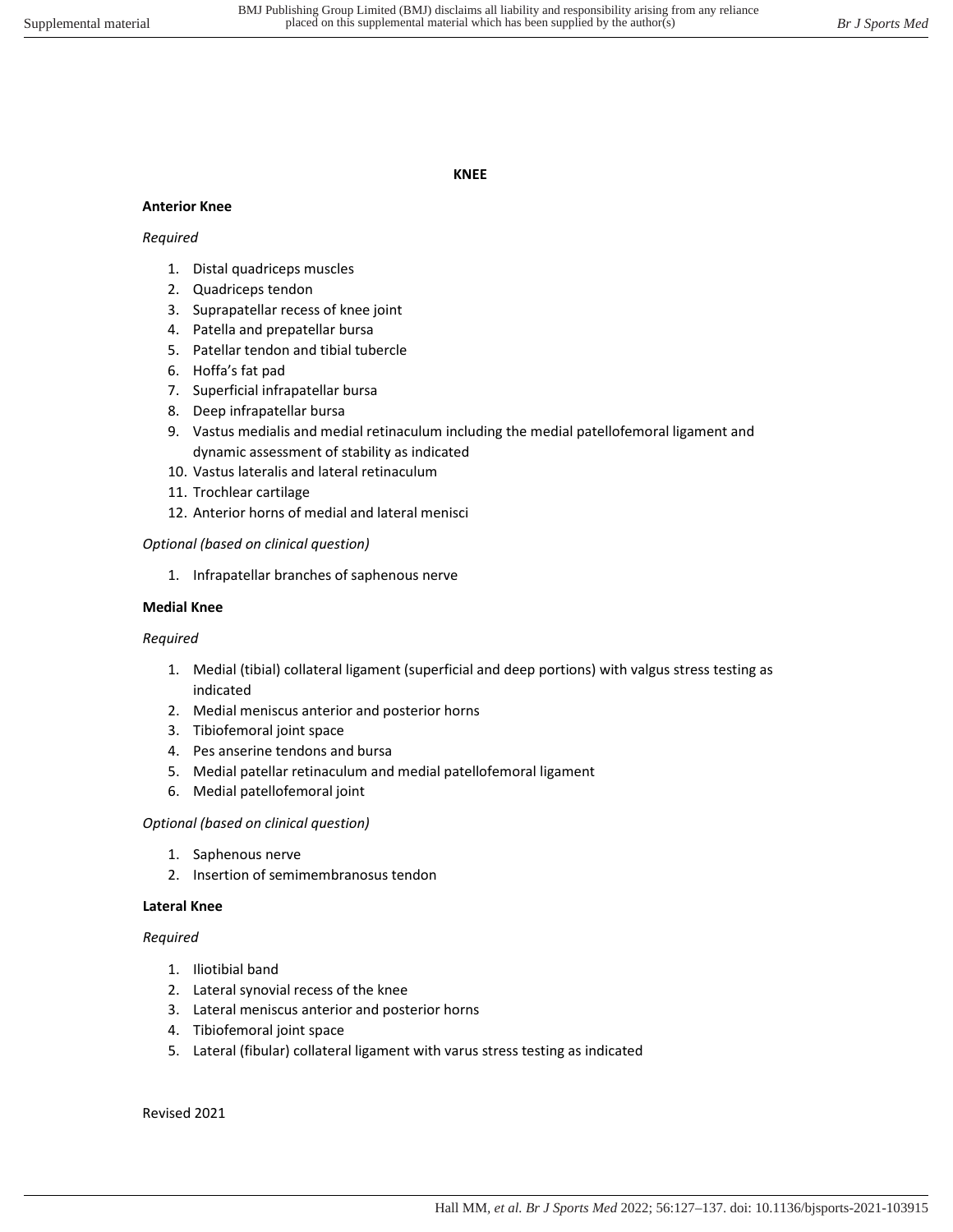- 6. Biceps femoris tendon and muscles
- 7. Popliteus tendon and muscle
- 8. Lateral patellar retinaculum
- 9. Lateral patellofemoral joint
- 10. Proximal tibiofibular joint including assessment of instability as indicated
- 11. Common fibular nerve at fibular tunnel

1. Division of common fibular neve into superficial and deep branches

# **Posterior Knee**

# *Required*

- 1. Popliteal artery and vein
- 2. Semimembranosus, semitendinosus, and biceps femoris (long and short heads) muscles and tendons
- 3. Medial & lateral gastrocnemius muscles and tendons
- 4. Evaluation for Baker's cyst at interval between semimembranosus and medial gastrocnemius
- 5. Sciatic, tibial, and common fibular nerves
- 6. Posterior horns of medial and lateral menisci
- 7. Posterior tibiofemoral joint
- 8. Posterior cruciate ligament
- 9. Popliteus muscle

# *Optional (based on clinical question)*

1. Dynamic assessment of popliteal artery entrapment syndrome

# **LEG AND ANKLE**

# **Anterior Leg and Ankle**

# *Required*

- 1. Anterior leg compartment muscles and tendons (tibialis anterior, extensor digitorum longus, extensor hallucis longus, peroneus tertius)
- 2. Anterior tibiotalar joint
- 3. Talar dome cartilage
- 4. Sinus tarsi
- 5. Anterior inferior tibiofibular ligament including dynamic assessment as indicated
- 6. Superficial fibular nerve at exit from crural fascia through division into medial and intermediate dorsal cutaneous nerves
- 7. Deep fibular nerve
- 8. Distal anterior tibial artery and dorsalis pedis artery

*Optional (based on clinical question)*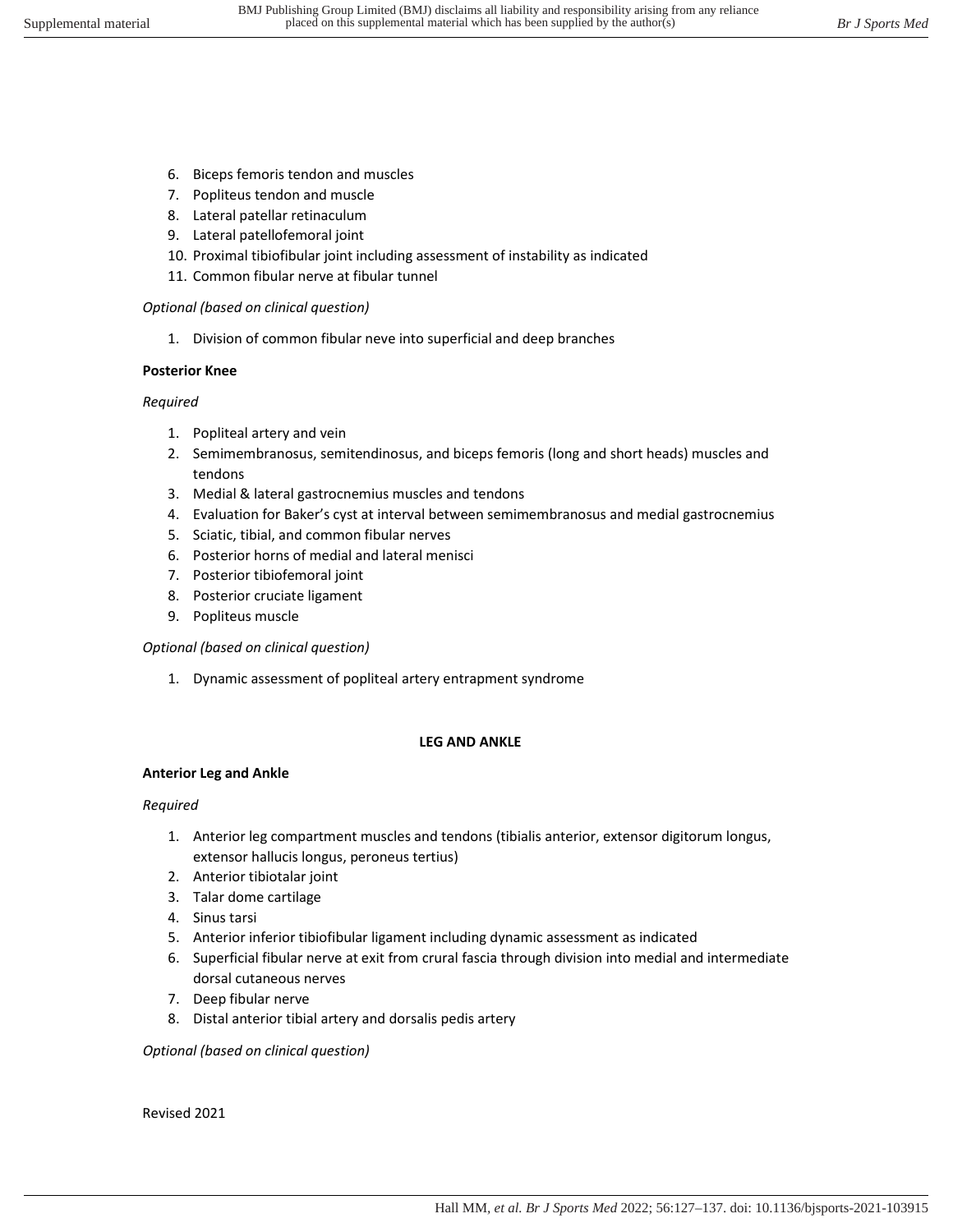- 1. Dynamic assessment of anterior impingement
- 2. Extensor retinaculum (superior and inferior)

#### **Medial Leg and Ankle**

#### *Required*

- 1. Medial gastrocnemius muscle
- 2. Soleus muscle
- 3. Flexor retinaculum
- 4. Deep posterior compartment muscles (tibialis posterior, flexor digitorum longus, and flexor hallucis longus)
- 5. Deltoid ligament
- 6. Medial tibiotalar joint
- 7. Medial aspect of posterior subtalar joint
- 8. Tarsal tunnel (tibial, medial plantar, and lateral plantar nerves)
- 9. Posterior tibial artery and veins

## *Optional (based on clinical question)*

- 1. Spring ligament
- 2. Saphenous nerve
- 3. Medial calcaneal nerve
- 4. Inferior calcaneal (Baxter's) nerve
- 5. Tibia for stress fracture
- 6. Dynamic assessment for posteromedial impingement

## **Lateral Leg and Ankle**

#### *Required*

- 1. Fibularis longus and brevis muscles and tendons
- 2. Superior fibular retinaculum
- 3. Dynamic assessment for fibular subluxation/dislocation as indicated
- 4. Fibular trochlea (peroneal tubercle)
- 5. Fibula for acute traumatic or stress fracture
- 6. Anterior talofibular ligament including dynamic stress views as indicated
- 7. Calcaneofibular ligament including dynamic stress views as indicated
- 8. Anterior tibiofibular ligament including dynamic stress views as indicated
- 9. Lateral recess of tibiotalar joint including dynamic assessment of impingement as indicated
- 10. Lateral recess of posterior subtalar joint
- 11. Sinus tarsi
- 12. Sural nerve and lateral calcaneal nerve

## *Optional (based on clinical question)*

- 1. Anterior process of calcaneus
- 2. Lateral process of talus
- 3. Bifurcate ligament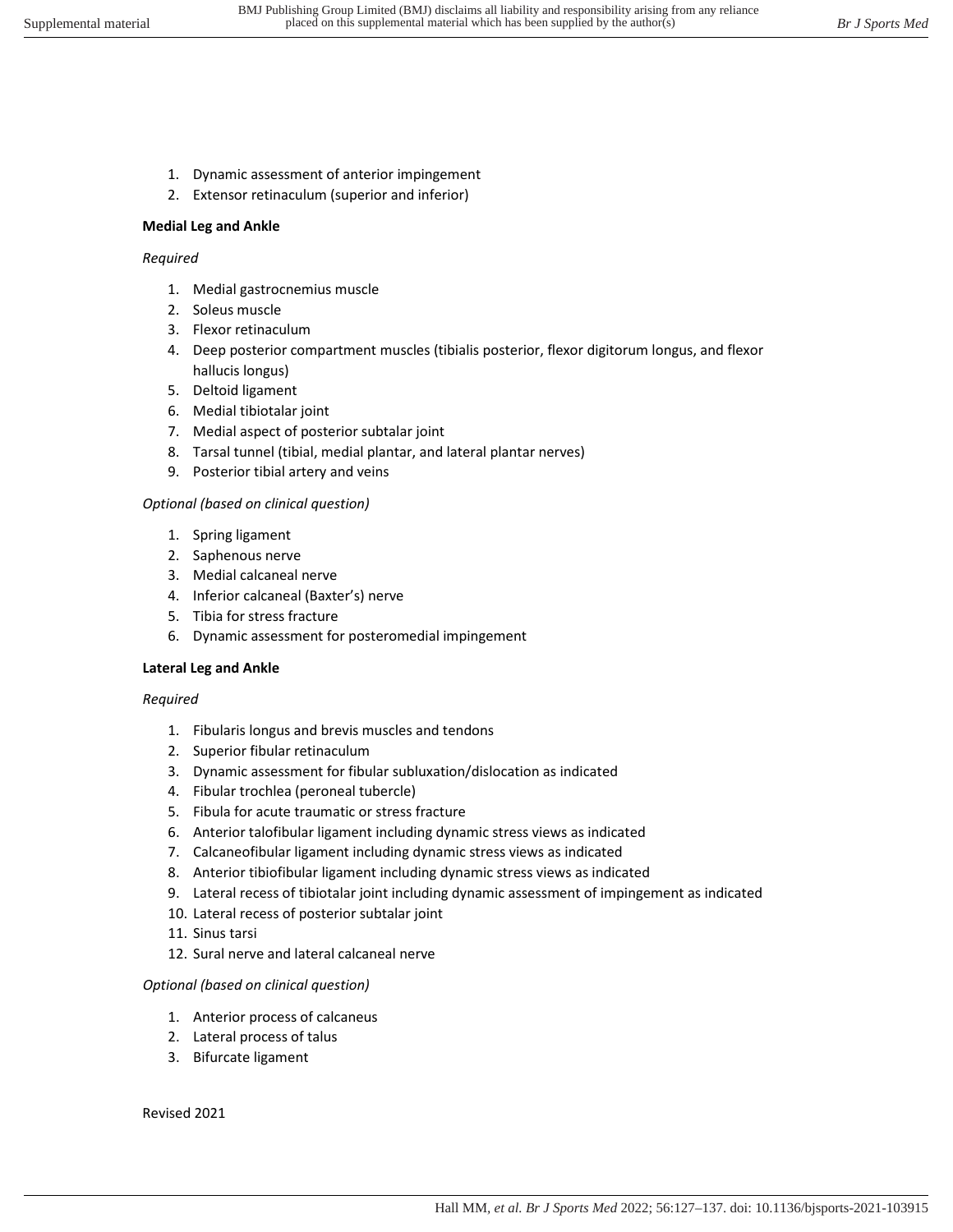4. Dynamic evaluation for subfibular impingement as indicated

#### **Posterior Leg and Ankle**

#### *Required*

- 1. Medial and lateral gastrocnemius muscles
- 2. Soleus muscle
- 3. Achilles tendon and paratenon
- 4. Retrocalcaneal bursa
- 5. Retro-Achilles/Superficial/Subcutaneous bursa
- 6. Plantaris tendon
- 7. Posterior tibiotalar joint
- 8. Posterior subtalar joint

## *Optional (based on clinical question)*

- 1. Posterior process of talus including identification of os trigonum if present
- 2. Dynamic assessment for posterior impingement
- 3. Deep posterior compartment leg musculature (posterior tibialis, flexor digitorum longus, flexor hallucis longus)

## **FOOT**

## **Hindfoot**

## *Required*

- 1. Plantar fascia (central and lateral cords)
- 2. Plantar fat pad including dynamic assessment of compression
- 3. Tarsal tunnel (tibial, medial plantar, and lateral plantar nerves)
- 4. Sural nerve and lateral calcaneal nerve
- 5. Achilles tendon and paratenon
- 6. Plantaris tendon
- 7. Retro-Achilles/Superficial Achilles/Subcutaneous bursa

## *Optional (based on clinical question)*

- 1. Medial calcaneal nerve
- 2. Inferior calcaneal (Baxter's) nerve
- 3. Abductor digiti minimi muscle assessment for fatty infiltration and/or atrophy (associated with inferior calcaneal (Baxter's) neuropathy)
- 4. Dynamic assessment for posterior impingement
- 5. Calcaneal stress fracture

## **Midfoot**

*Required*